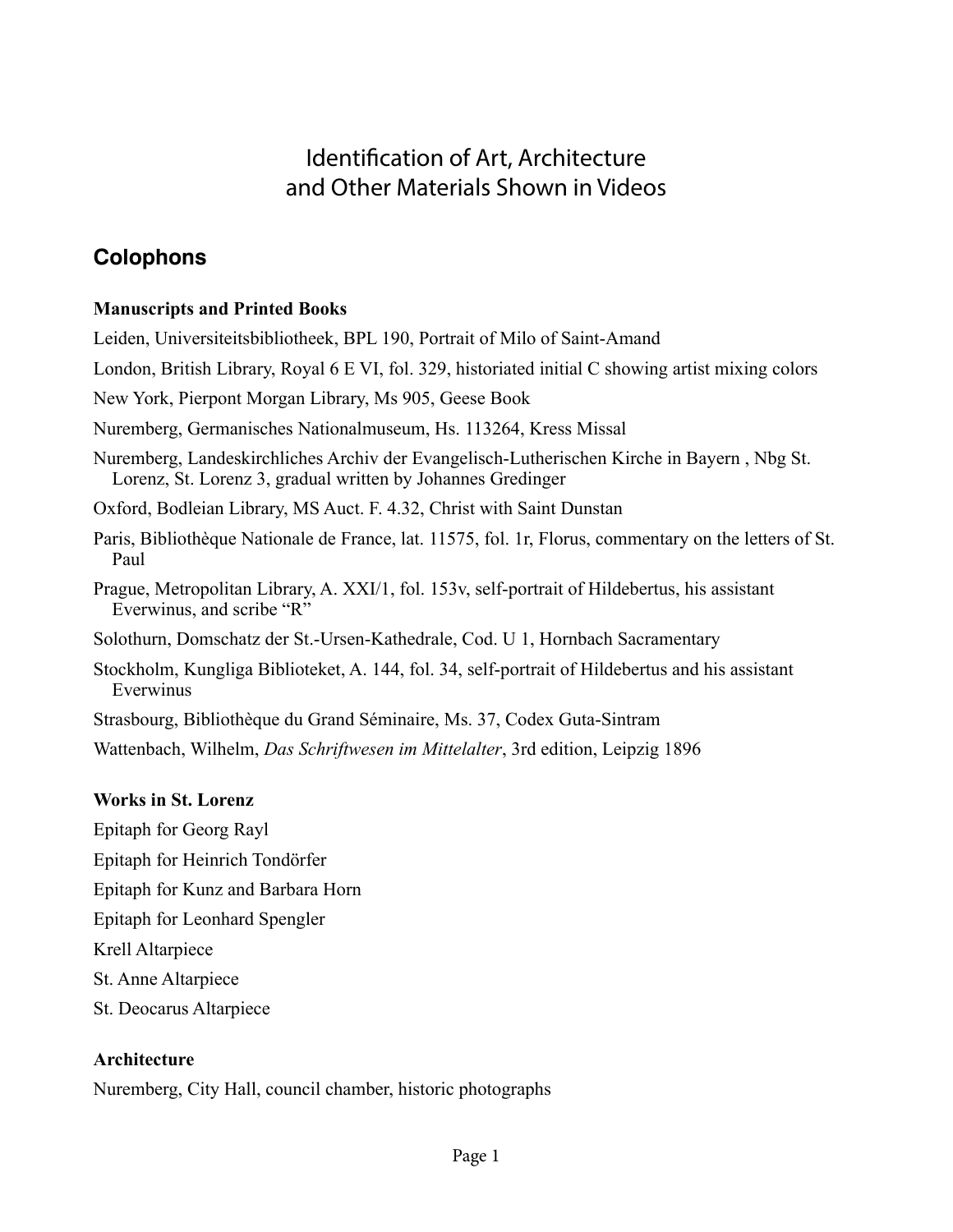#### **Paintings**

Nuremberg, Germanisches Nationalmuseum, Epitaph for Jobst Krell

### **Prints**

Leonhard, Johann Friedrich, Hans V Imhoff Roth, Christoph Melchior, "Dominicaner oder Prediger Kloster in Nurnberg" Roth, Christoph Melchior, "St. Catharina Kirch und Kloster in Nürnberg"

### **Drawings**

Dürer, Albrecht, attrib., design for stained-glass window showing Sixtus Tucher before an open grave, Frankfurt am Main, Städelsches Kunstintitut

### **Stained Glass**

Nuremberg, Gemanisches Nationalmuseum, Hirsvogel, Veit and workshop, stained-glass panel showing Sixtus Tucher before an open grave

## **Friedrich Rosendorn and Georg Rayl**

#### **Manuscripts**

Nuremberg, Germanisches Nationalmuseum, Hs. 113264, Kress Missal Nuremberg, Melanchthon Gymnasium, two-volume antiphoner written by Georg Rayl

### **Works in St. Lorenz**

Epitaph for Georg Rayl Krell Altar St. John Altarpiece St. Nicholas Altarpiece St. Roche Altarpiece Sacristy

#### **Architecture**

Neunkirchen am Brand, St. Michael and St. Augustinus Nuremberg, Nonnengasse, historic photographs, Nuremberg, Stadtarchiv Nuremberg, Nonnengasse, Krell Coat of Arms Nuremberg, St. Sebald, choir stalls Nuremberg, St. Sebald, historic photograph Tangermünde, St. Stephan, late medieval wall cabinets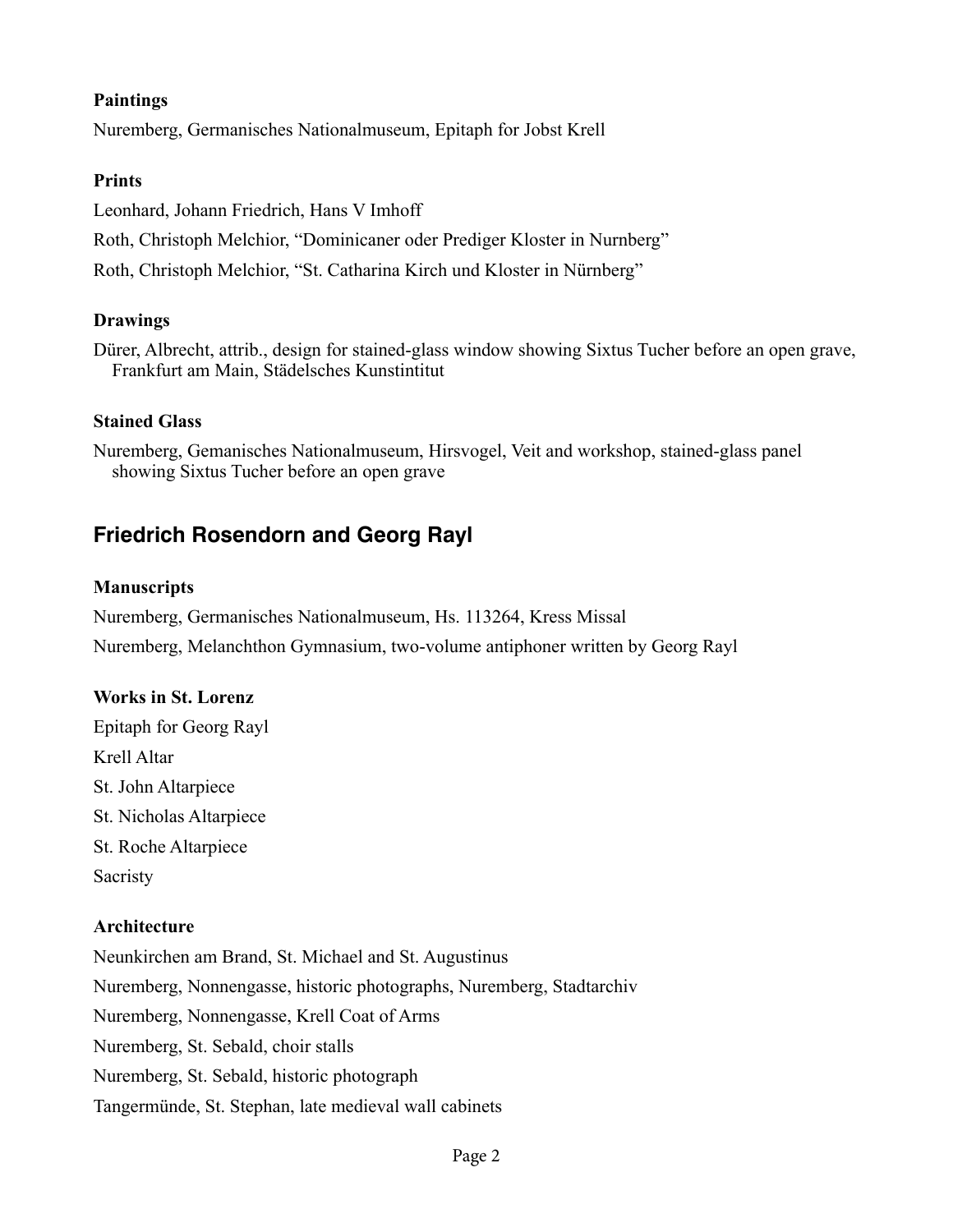### **Paintings**

Nuremberg, Germanisches Nationalmuseum, Hans von Kulmbach, Saint Cosmas Nuremberg, Germanisches Nationalmuseum, Hans von Kulmbach, Saint Damian

### **Prints**

Delsenbach, Johann Adam, St. Lorenz Merian, Matthäus, "Onoltzbach" Roth, Christoph Melchior, "Hilpoltstein Land Pfleg-amt" Roth, Christoph Melchior, "St. Anna Capell, auf St. Lorenzer Kirchhof" Roth, Christoph Melchior, "St. Kunigunda Capell wie solche auf St. Lorenzer Kirchhof gestanden" Roth, Christoph Melchior, "St. Lorenzer Pfarrkirche in Nürnberg" Roth, Christoph Melchior, "St. Sebalds Pfarr Kirche in Nürnberg" Roth, Christoph Melchior, "St. Nicolaus Capell, am Heilsbrunner Hof, in Nürnberg"

## **Metalwork**

Bremen, Dom-Museum, chalice and paten, northern Germany, around or after 1400 Neunkirchen am Brand, St. Michael and St. Augustinus, monstrance

## **Textiles**

Halberstadt, Domschatz, chasuble, silk brocade, Italian, third quarter 14<sup>th</sup> century, half-silk from Cologne  $15<sup>th</sup>$  century, embroidery Lower Rhine, second half  $15<sup>th</sup>$  century

Halberstadt, Domschatz, cope, donation by Cardinal Albrecht of Brandenburg 1514–1518, blue silk brokade, Italian, around 1500, embroidery, central Germany, 16<sup>th</sup> century

Kloster Lüne, Textil-Museum, corporal burse

# **Anton Kress**

## **Manuscripts**

Brussels, Bibliothèque Royale, ms. 11060-61, Book of Hours of Jean, Duke of Berry

Nuremberg, Germanisches Nationalmuseum, Hs. 113264, Kress Missal

Nuremberg, Germanisches Nationalmuseum, HG 7590, box for Kress Missal

Nuremberg, Germanisches Nationalmuseum, HG 7591, bookmark for Kress Missal

Nuremberg, Germanisches Nationalmuseum, Kress Archiv, Abt. V, Reihe C, no. 4, Kress Familienbuch, Christoph Kress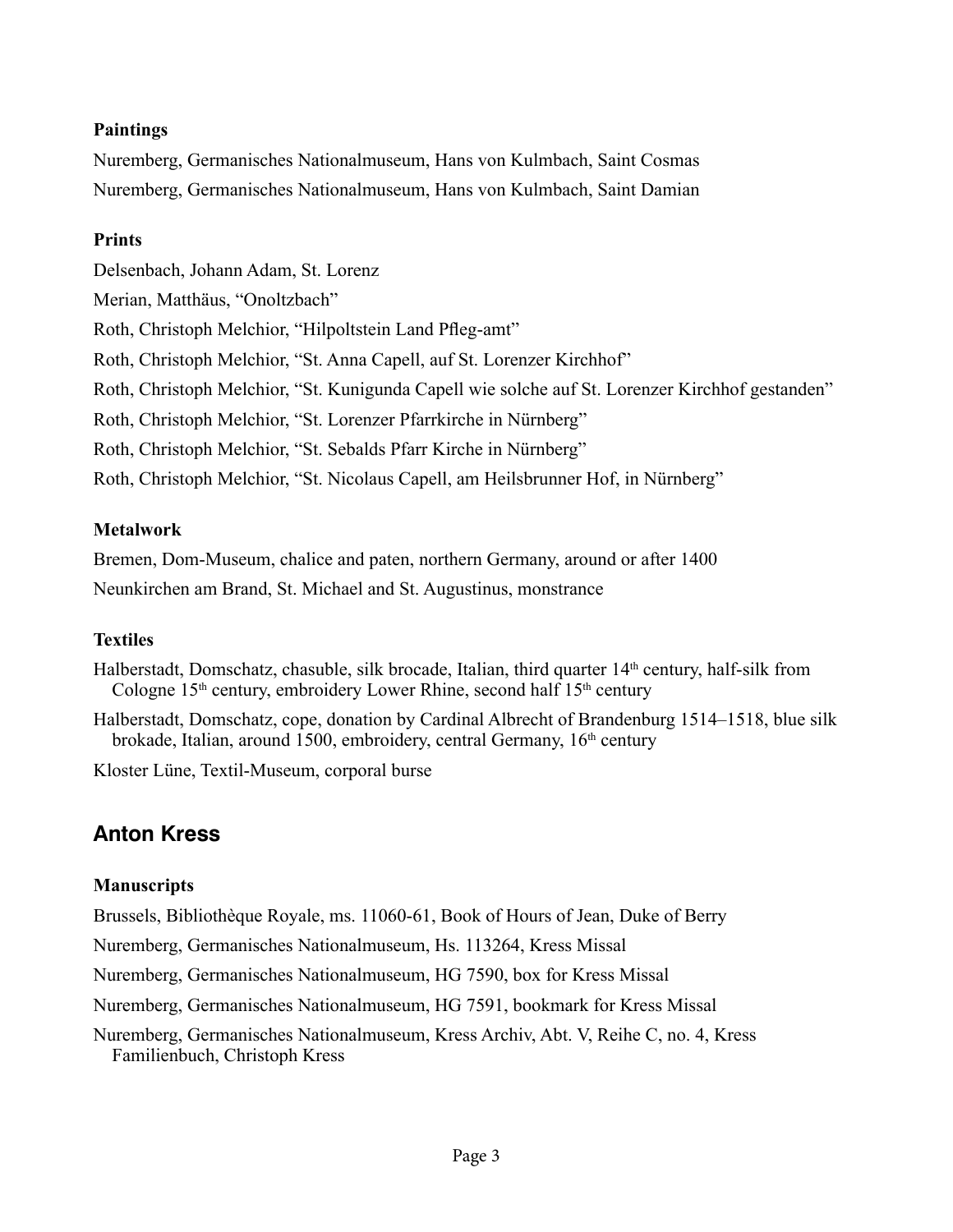### **Works in St. Lorenz**

Choir stalls Epitaph for Kunz and Barbara Horn St. Anne Altarpiece Traut, Hans, Epitaph for Johannes Löffelholz Vischer, Peter, the Younger, Epitaph for Anton Kress

#### **Architecture**

Kraftshof, St. Georg

Nuremberg, City Hall, council chamber, historic photograph

Nuremberg, Germanisches Nationalmuseum, double chapel, Augustinerkloster

Nuremberg, Obstmarkt, Kress residence

Nuremberg, school of St. Lorenz, historic photograph before 1945, Nuremberg, Stadtarchiv

#### **Paintings**

Colmar, St. Martin, Schongauer, Martin, Madonna in the Rose Garden

Kraftshof, St. Georg, Epitaph for Katharina Kress

Kraftshof, St. Georg, main altar

London, National Gallery, Sanzio, Raffael, Portrait of Pope Julius II

Madrid, Museo Nacional del Prado, Dürer, Albrecht, Portrait of a Man (Hans V Imhoff ?)

Moscow, Pushkin Museum, del Piombo, Sebastiano, Portrait of Antonio Cardinal Pallavicini

Nuremberg, Germanisches Nationalmuseum, Cranach, Lucas the Elder, Portrait of Christoph Scheurl

Nuremberg, Germanisches Nationalmuseum, Wilder, Johann Christoph, watercolor showing interior of church of St. Lorenz

Nuremberg, St. Sebald, Imhof-Tetzel-Holzschuher Epitaph, detail of Katerina Lemmel

Munich, Bayerisches Nationalmuseum, Traut, Wolf, Artelshofen Altarpiece

#### **Sculpture**

Kraftshof, St. Georg, Epitaph for Christoph Kress

Kraftshof, St. Georg, relief showing Saint George above entrance door

Nuremberg, Leistner, Georg und Friedrich Wanderer, figure of Christoph Kress on former Kress residence

Nuremberg, St. Sebald, figure of Saint Matthias

Nuremberg, St. Sebald, Saint Catherine with the Wheel and Martyrdom of Saint Catherine from the predella of the Löffelholz Altarpiece

#### **Prints and Maps**

Anonymous, Ex libris Erasmus Topler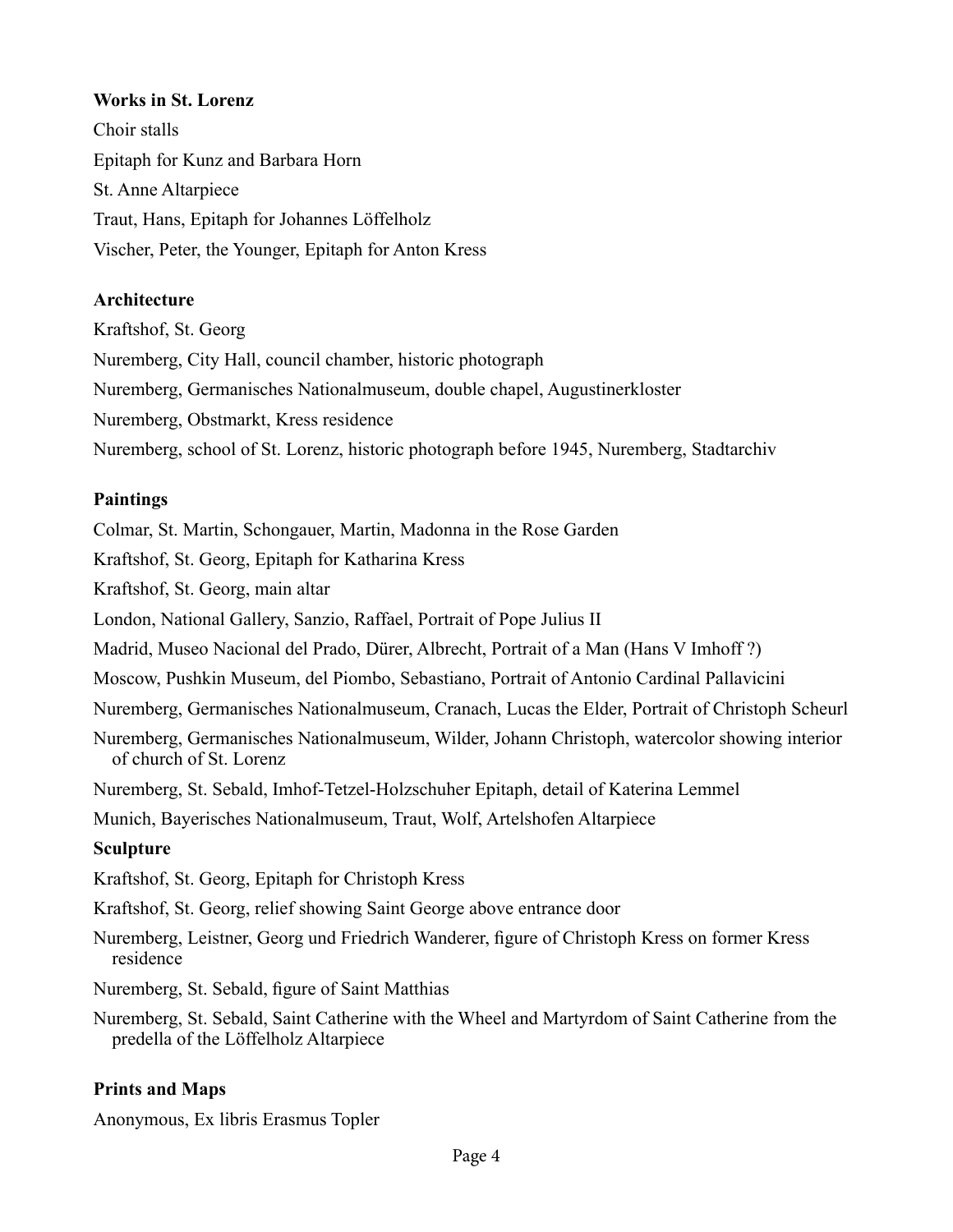Anonymous, Portrait of Erasmus Topler

Anonymous, Portrait of Hilpolt Kress

Anonymous, Rectory of St. Lorenz in Nuremberg

de Bry, Theodor, Portrait of Johannes Cochlaeus

Leonhard, Johann Friedrich, Portrait of Hieronymus Ebner

Merian, Matthäus, Ingolstadt

Merian, Matthäus, map of Padua

Merian, Matthäus, map of Siena

Nöttelein, Georg, map of Nuremberg, Nuremberg, Staatsarchiv

Pfinzing d. Ä., Paul, plan of Nuremberg, Nuremberg, Staatsarchiv

Roth, Christoph Melchior, "Die Haupt-Pfarr-Kirche St. Sebald in Nürnberg von Innen gegen den Chor anzusehen"

Roth, Christoph Melchior, "St Anna Capell auf St. Lorenzer Kirchhof"

von Sandrart, Jakob, Portrait of Marx Christoph Kress, 1681

Wolgemuth, Michael and Pleydenwurff, Wilhelm, depictions of Pavia, Vienna, in: Schedel, Hartmann, *Liber chronicarum*, Nuremberg: Anton Koberger 1493

Troschel, Hans, Portrait of Anton Kress

### **Drawings**

Koch, Daniel, Rectory of St. Lorenz, 1841

## **Stained Glass**

Nuremberg, Germanisches Nationalmuseum, Hirsvogel, Veit and workshop, stained-glass panelshowing Sixtus Tucher before an open grave

## **Hieronymus Schürstab**

## **Manuscripts and Printed Books**

New York, Pierpont Morgan Library, Ms 905, Geese Book Siebmacher, Johann*, Erneuertes und vermehrtes Wappenbuch*, vol. 2, Nuremberg 1703

## **Works in St. Lorenz**

Epitaph for Kunz and Barbara Horn Krell Altarpiece, detail showing Nuremberg cityscape Vaulting of the hall choir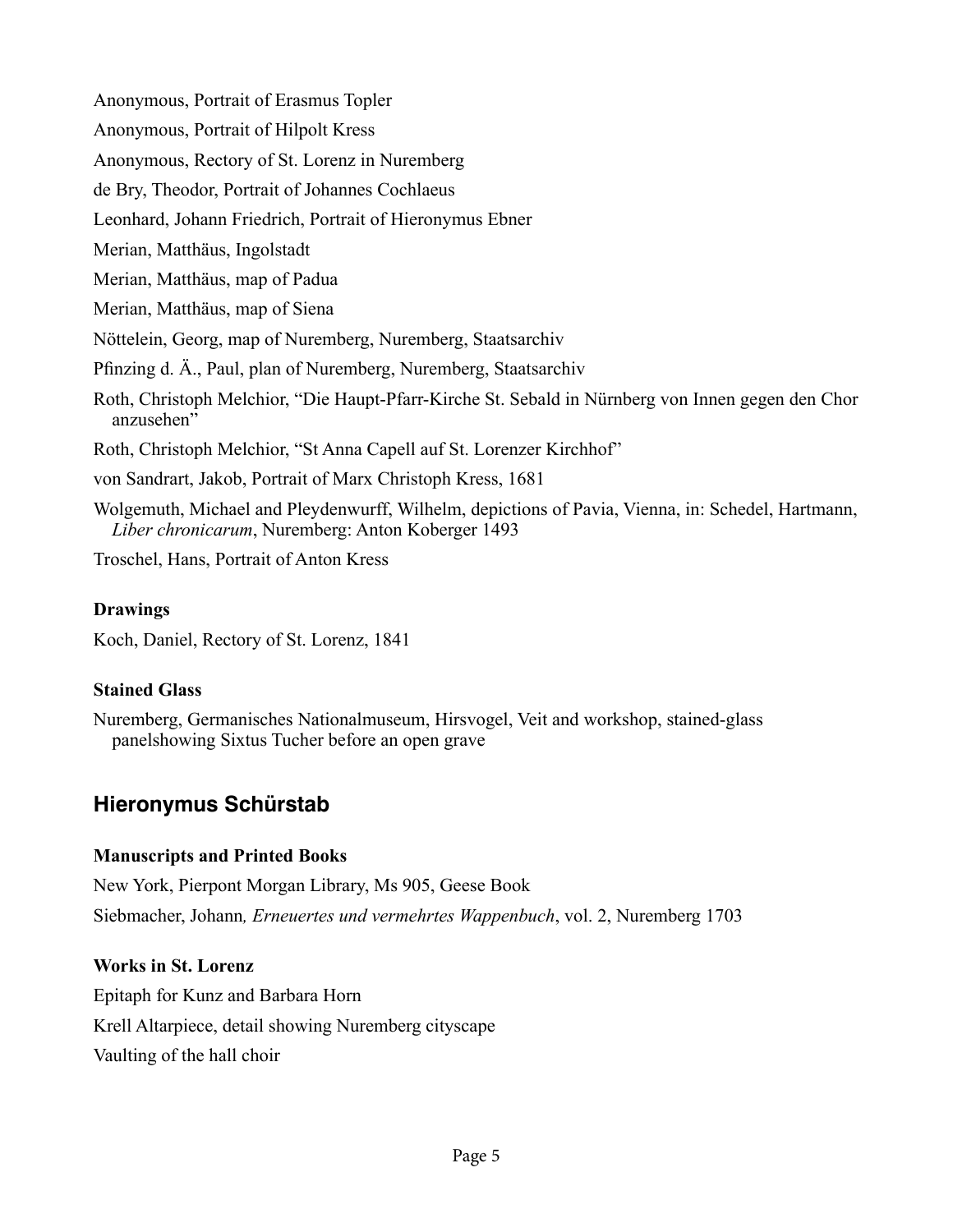#### **Architecture**

Nuremberg, City Hall, council chamber, historic photographs, Nuremberg, Stadtarchiv Nuremberg, St. Lorenz, historic photographs of west facade

#### **Paintings**

Nuremberg, Staatsarchiv, Anonymous, Kaiser Matthias Entering the City of Nuremberg in 1612 Nuremberg, Germanisches Nationalmuseum, Etzlaub, Erhard, Nuremberg, watercolor 1516

### **Drawing**

Nuremberg, Graphische Sammlung, anonymous, west facade of Nuremberg City Hall

#### **Stained Glass**

Grossgründlach, St. Laurentius, Veit Hirsvogel the Elder, glass panel formerly in Carmelite Monastery in Nuremberg

#### **Prints and Maps**

Anonymous, Emperor Matthias arrives in Nuremberg in 1612 in Nuremberg, Nuremberg, Staatsarchiv

Bien, Hans, map of Nuremberg from 1620, Nuremberg, Staatsarchiv

Böner, Johann Alexander, St. Lorenz

Delsenbach, Johann Adam, "Vorderes Ansehen der Kirchen zu St. Lorenzen[...] der armen Kinder Schul"

Roth, Christoph Melchior, "Carmeliter-Kloster Kirche zu St. Salvator in Nürnberg"

Wolgemuth, Michael and Pleydenwurff, Wilhelm, depiction of Nuremberg in: Schedel, Hartmann, *Liber chronicarum*, Nuremberg: Anton Koberger 1493

## **Jakob Groland**

#### **Manuscripts and Printed Books**

Nuremberg, Stadtbibliothek, Landauer I - Amb. 279.2, Landauer II - Amb. 279b.2°, Hausbuch der Landauserschen Zwölfbrüderstiftung

Nuremberg, Stadtbibliothek, Mendel I - Amb. 317.2°, Mendel II - Amb. 317b.2°, Mendel III - Amb. 318.2°, Hausbuch der Mendelschen Zwölfbrüderstiftung

Siebmacher, Johann*, Erneuertes und vermehrtes Wappenbuch*, vol. 2, Nuremberg 1703

#### **Architecture**

Nuremberg, City Hall, council chamber, historic photographs

#### **Drawings**

Nuremberg, Graphische Sammlung, anonymous, drawing of the west facade of Nuremberg City Hall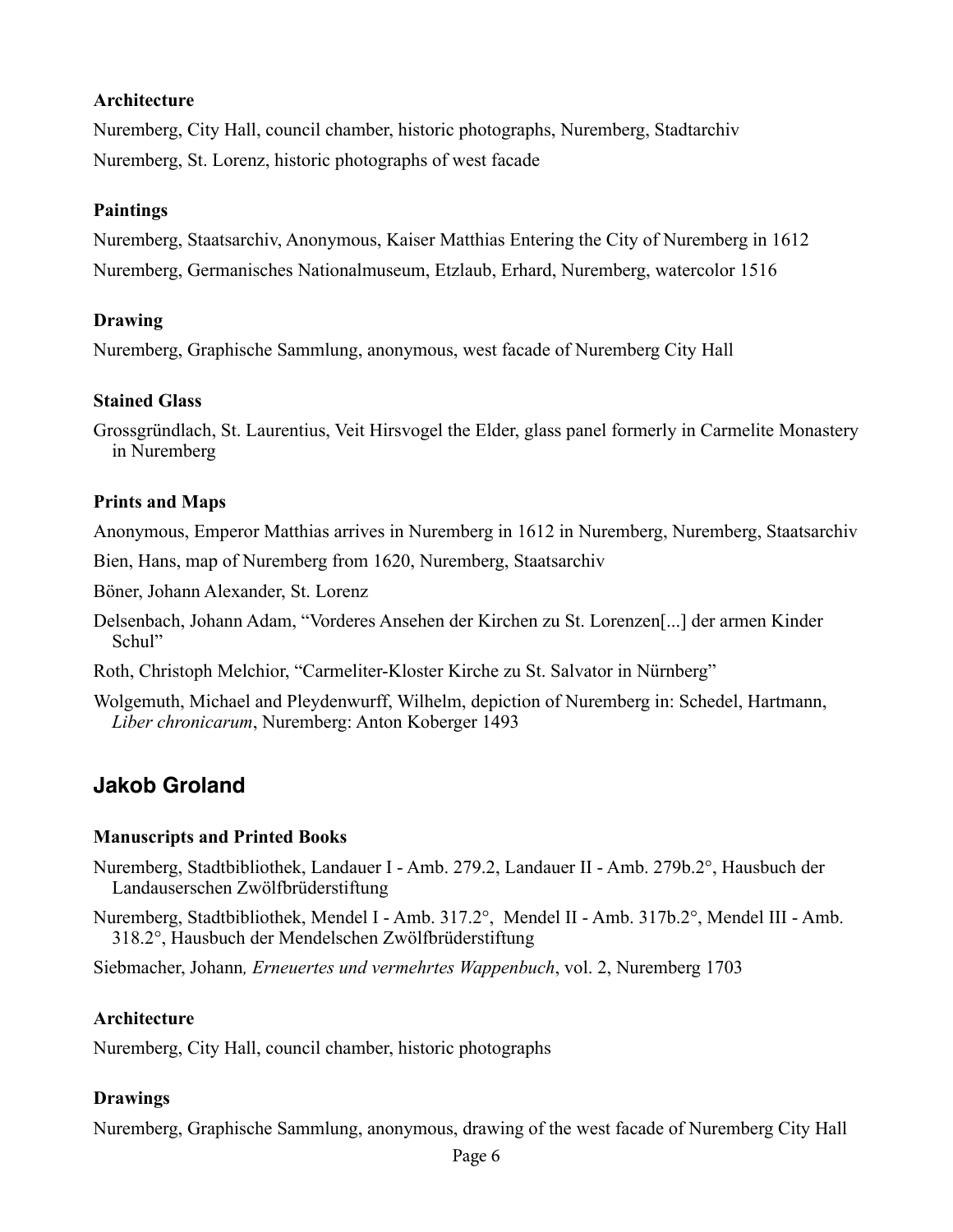#### **Prints and Maps**

Anonymous, seating order of the Nuremberg city council in the council chamber, 1677

Bien, Hans, map of Nuremberg from 1620, Nuremberg, Staatsarchiv

Delsenbach, Johann Adam, "Vorderes Ansehen der Kirchen zu St. Lorenzen[...] der armen Kinder Schul"

Merian, Matthäus,"Norenberga," 1648

Pfinzing, Paul the Elder, map of Nuremberg 1588, Nuremberg, Staatsarchiv

Roth, Christoph Melchior, "Carmeliter-Kloster Kirche zu St. Salvator in Nürnberg"

Roth, Christoph Melchior, "St. Lorenzer Pfarrkirche in Nürnberg"

Roth, Christoph Melchior, "St. Martha Kirch und Pilgrim Spital in Nürnberg"

Roth, Christoph Melchior, "St. Sebalds Pfarr Kirche in Nürnberg"

Wolf, Jeremias, "Prospect ab Aede S. Clara ad D. Laurentij Noribergae," 1688

## **Endres von Watt**

### **Manuscripts and Printed Book**

New York, Pierpont Morgan Library, Ms 905, Geese Book

Master of Louis of Bruges, Dance at the Royal Court, Vienna, Österreichische Nationalbibliothek, Ms. 2534, fol. 17, Jean de Wavrin, Chronique d'Angleterre

Siebmacher, Johann*, Erneuertes und vermehrtes Wappenbuch*, vol. 2, Nuremberg 1703

## **Architecture**

Nuremberg, Church of St. Lorenz, historic photograph

Nuremberg, City Hall, council chamber, historic photograph, Nuremberg, Stadtarchiv

Nuremberg, City Hall, Dance Hall, historic photograph, Nuremberg, Stadtarchiv

Nuremberg, City Hall, mural showing town pipers in the dance hall, historic photograph, Nuremberg, Stadtarchiv

Schmidt, Ferdinand, historic photograph of west facade of St. Lorenz

## **Drawings**

Anonymous, drawing of the west facade of Nuremberg City Hall, Nuremberg, Graphische Sammlung

## **Paintings**

Dürer, Albrecht, Emperor Maximilian I, Vienna, Kunsthistorisches Museum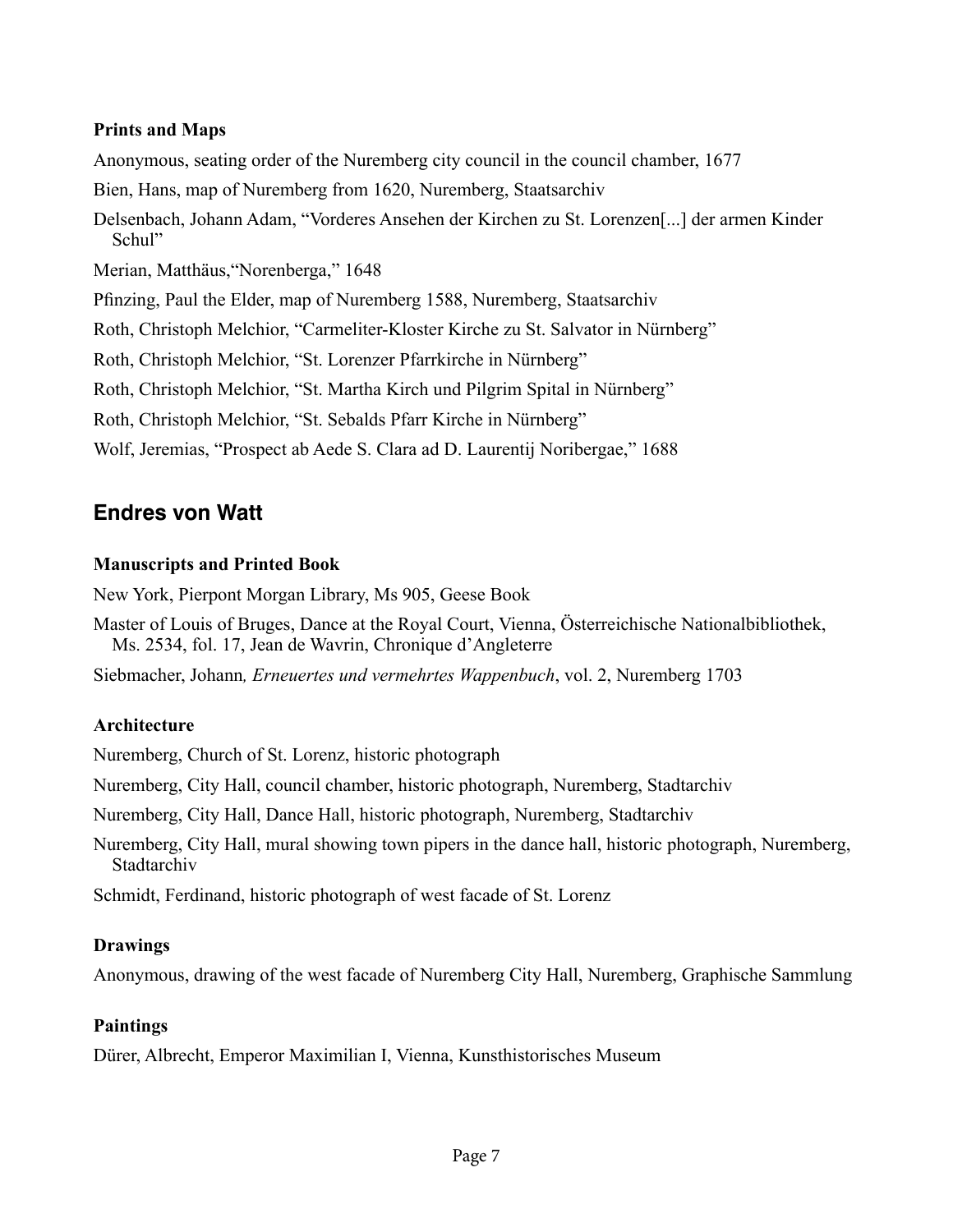#### **Prints and Maps**

Anonymous, seating order of the Nuremberg city council in the council chamber, 1677

Böner, Johann Alexander, St. Lorenz

- Braun, Georg and Frans Hogenberg, *Civitates Orbem Terrarum*, vol. 1, Cologne 1572, depiction of Nuremberg
- Braun, Georg and Frans Hogenberg, *Civitates Orbem Terrarum*, vol. 2, Cologne 1575, depiction of St. Gall

Delsenbach, Johann Adam, "Die Kirche zu St. Leonhard, eine halbe Stunde von Nürnberg"

Pfinzing, Paul, Atlas, 1594

Roth, Christoph Melchior, "Die Kierche samt den Siechen Haus zu St. Leonhard"

Roth, Christoph Melchior, "St. Lorenzer Pfarrkirche in Nürnberg"

Siebmacher, Johann*, Erneuertes und vermehrtes Wappenbuch*, vol. 2, Nuremberg 1703

### **Stainted Glass**

Anonymous, stained-glass image showing Duke Albrecht IV of Bavaria, formerly in the church of the charterhouse Prüll in Regensburg, Munich, Bayerisches Nationalmseum

## **Sixtus Tucher**

### **Manuscripts and Printed Books**

Berlin, Staatliche Museen Preussischer Kulturbesitz, Kupferstichkabinett, Min. 1233, Laurentius de Voltolina, Liber ethicorum des Henricus de Alemannia, Heinrich de Alemannia teaching at the University of Bologna

New York, Pierpont Morgan Library, Ms 905, Geese Book

Nuremberg, Germanisches Nationalmuseum, Hs. 113264, Kress Missal

Nuremberg, Landeskirchliches Archiv der Evangelisch-Lutherischen Kirche in Bayern, Nbg, St. Sebald, St. Sebald 2 and 3, Missale Bambergense, Bamberg: Johann Sensenschmidt 1490

Nuremberg, Stadtarchiv, E 29/II Nr. 258, Grosses Tucherbuch

Scheurl, Christoph, ed., *Vierzig sendbriefe aus dem Latein in das Teutsch gezogen, durch etlich gelert, gotsforchtig vnd gaistlich person zueinander geschrieben*, Nuremberg: Friedrich Peypus 1515

## **Works in St. Lorenz**

Nuremberg, St. Lorenz, St. John Altarpiece

## **Architecture**

Aschaffenburg, Church St. Peter und St. Alexander

Nuremberg, St. Klara

Nuremberg, St. Klara, location of tomb of Caritas Pirckheimer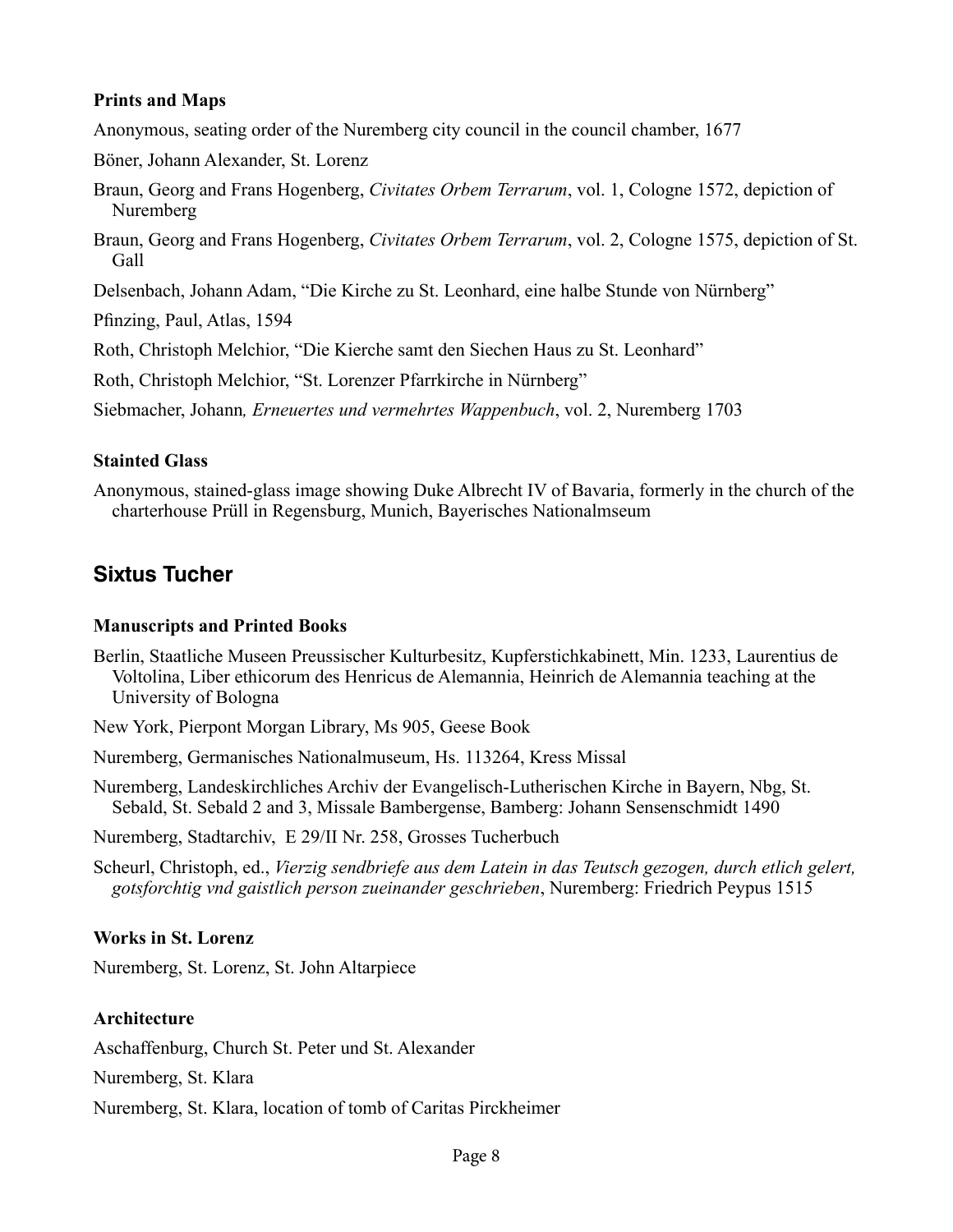Nuremberg, St. Klara, fragment of tomb slab of Caritas Pirckheimer

Nuremberg, City Hall, council chamber, historic photographs

Nuremberg, School of St. Lorenz, historic photograph before 1945, Nuremberg, Stadtarchiv

Schmidt, Ferdinand, historic photograph of cloister of St. Klara monastery in Nuremberg

Schmidt, Ferdinand, historic photograph of monastery of St. Klara in Nuremberg

## **Paintings**

Florence, Galleria degli Uffizi del Altissimo, Christofano, Portrait of Pico della Mirandola

London, National Gallery, Sanzio, Raffael, Portrait of Pope Julius II

Madrid, Museo Nacional del Prado, Dürer, Albrecht, self-portrait

- Nuremberg, Germanisches Nationalmuseum, Cranach, Lucas the Elder, Portrait of Christoph Scheurl
- Nuremberg, St. Sebald, Design: Dürer, Albrecht, Execution: Hans von Kulmbach, Epitaph for Lorenz Tucher

Rome, Biblioteca Apostolica Vaticana, da Forli, Melozzo, fresco of Pope Sixtus IV inaugurating Bartolomeo Platina as director of the Vatican library

Vienna, Kunsthistorisches Museum, Dürer, Albrecht, Portrait of Emperor Maximilian I

## **Prints and Maps**

Anonymous, Portrait of Hans Pirckheimer

Bien, Hans, map of Nuremberg from 1620, Nuremberg, Staatsarchiv

Braun, Hieronymus, map of Nuremberg from 1608, Nuremberg, Staatsarchiv

- Delsenbach, Johann Adam, "Vorderes Ansehen der Kirchen zu St. Lorenzen[...] der armen Kinder Schul"
- Duchetti, Claudio in Georg Braun and Frans Hogenberg, Civitates Orbem Terrarum, vol. IV, 1588, map of Bologna

Dürer, Albrecht, Portrait of Willibald Pirckheimer

Dürer, Albrecht, *Hieronymus im Gehäus*

Graff, Johann Andreas, Wolf, Jeremias, and Kraus, Johann Ulrich, Church of St. Sebald 1693

Merian, Matthias, *Topographia Italiae*, Frankfurt am Main 1698, depictions of Aschaffenburg, Bologna, Padua and Pavia

Münster, Sebastian, *Cosmographia*, Latin edition, book 2, Basel 1550, map of Italy

Roth, Caspar Melchior, "Kloster Kirche zu St. Clara in Nürnberg"

Wolgemuth, Michael, and Pleydenwurff, Wilhelm, in: Schedel, Hartmann, *Liber chronicarum*, Nuremberg: Anton Koberger 1493, depiction of Regensburg

## **Drawings**

Frankfurt am Main, Städelsches Kunstintitut, Dürer, Albrecht, attrib., design for stained-glass window showing Sixtus Tucher before an open grave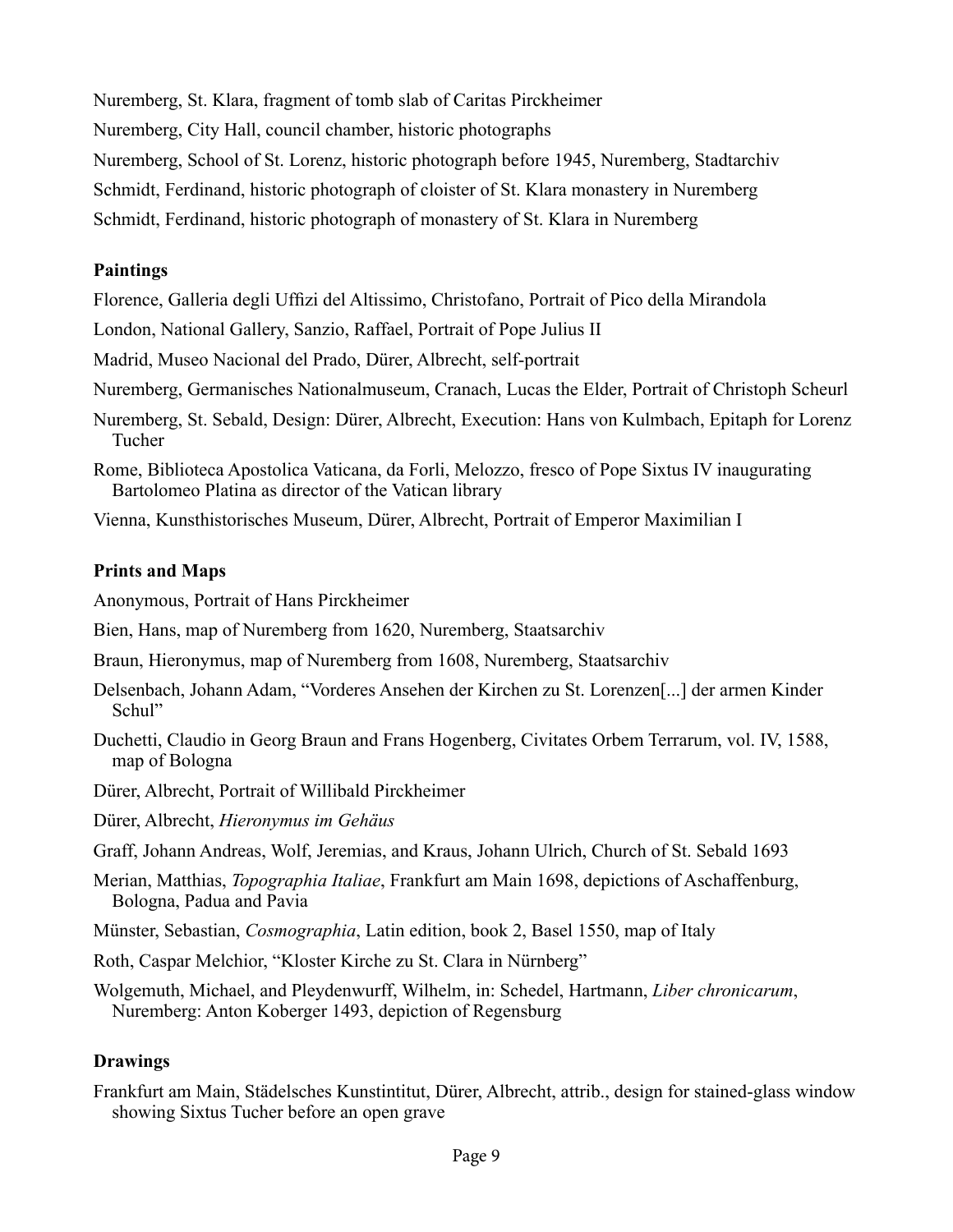Hannover, Kestner Museum, Dürer, Albrecht, attrib., design for stained-glass window showing Death on horseback

Koch, Daniel, Rectory of St. Lorenz, 1841

#### **Stained Glass**

Karlsruhe, Badisches Landesmuseum, Johann von Dalberg

- Nuremberg, Germanisches Nationalmuseum, Hirsvogel, Veit the Elder and Workshop, stained-glass panel showing Death on horseback
- Nuremberg, Germanisches Nationalmuseum, Hirsvogel, Veit the Elder and workshop, stained-glass panel showing Sixtus Tucher before an open grave

Nuremberg, Germanisches Nationalmuseum, Hirsvogel workshop, Lorenz Tucher

## **Jakob Elsner**

#### **Manuscripts and Printed Books**

Jena, Universitätsbibliothek, Ms. El. F. 2, Epistolary of Frederich the Wise

- Bayerische Staatsbibliothek, Clm 5, Claudius Galenus, Opera, Elsner, Jakob, ex libris with angel holding coat of arms of Hartmann Schedel
- Lochner, Georg Wolfgang Karl, ed., *Des Johann Neudörfer Schreib- und Rechenmeisters zu Nürnberg Nachrichten von Künstlern und Werkleuten daselbst aus dem Jahr 1547*, Vienna 1875
- New York, Pierpont Morgan Library, Ms 905, Geese Book

Nuremberg, Germanisches Nationalmuseum, Hs. 113264, Kress Missal

Nuremberg, Stadtarchiv, E 29/II Nr. 258, Grosses Tucherbuch

Nuremberg, Stadtbibliothek, Amb. 317 2°, Hausbuch der Mendelschen Zwölfbrüderstiftung

- von Rettberg, Ralf, *Nürnbergs Kunstleben in seinen Denkmalen dargestellt*, Stuttgart 1854
- Wolgemuth, Michael and Pleydenwurff, Wilhelm, in: Schedel, Hartmann, *Liber chronicarum*, Nuremberg: Anton Koberger 1493

#### **Paintings**

Kronach, Bayerisches Nationalmuseum, Fränkische Gallerie, Portrait of Konrad Imhoff Nuremberg, Germanisches Nationalmuseum, Elsner, Jakob, attrib., Portrait of Jorg Ketzel Nuremberg, Germanisches Nationalmuseum, Neufchâtel, Nicolas, portrait of Johann Neudörfer, 1561 Warsaw, Muzeum Narodowe, van Reymerswaele, Marinus, Two Tax Collectors, ca. 1540

#### **Prints and Maps**

Bien, Hans, map of Nuremberg from 1620, Nuremberg, Staatsarchiv

Merian, Matthäus, map of Nuremberg

Nöttelein, Georg, map of Nuremberg, 1564/64, Nuremberg, Staatsarchiv